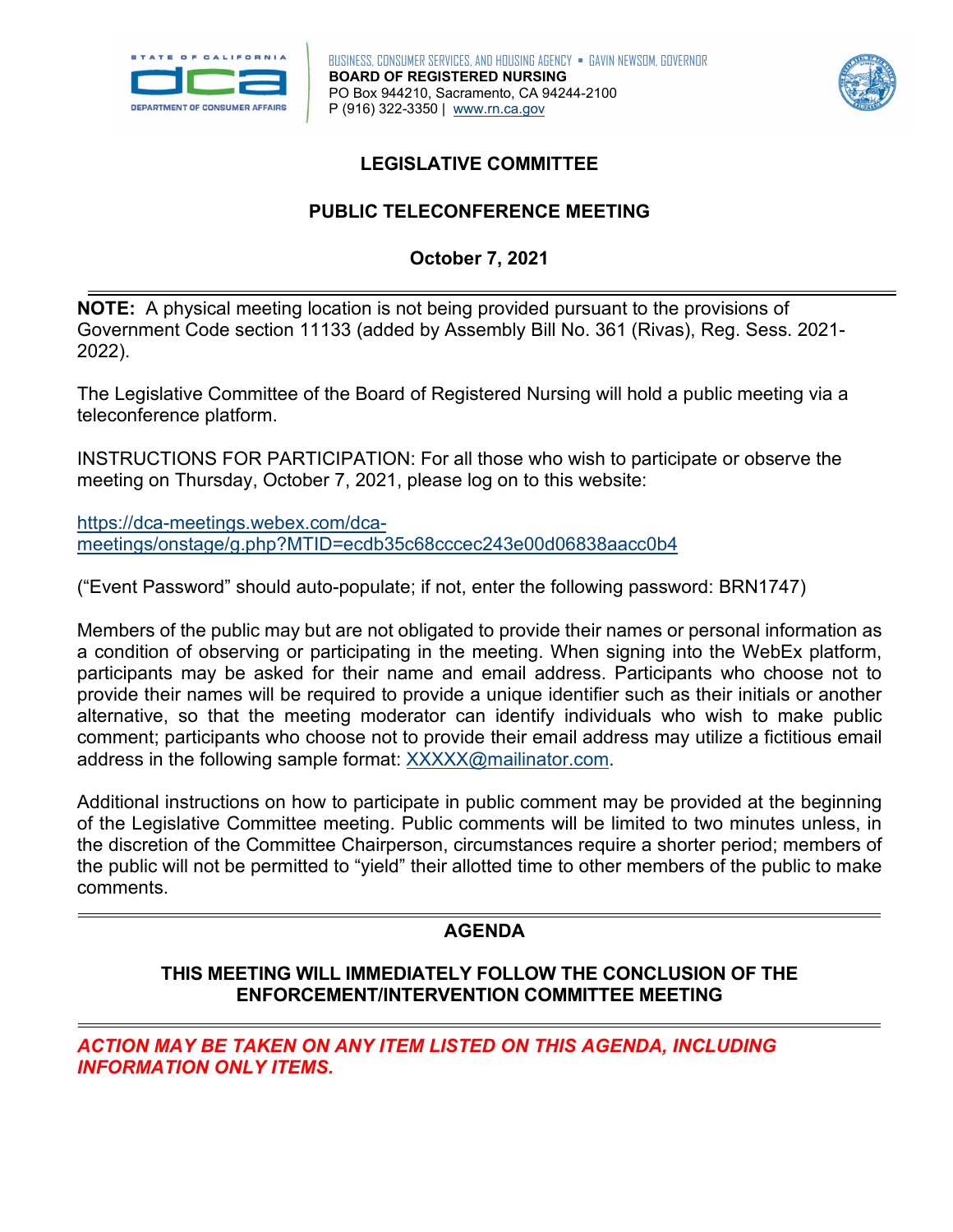## **Thursday, October 7, 2021**

#### **10.0 Call to Order/Roll Call/Establishment of a Quorum**

#### **10.1 Public Comment for Items Not on the Agenda; Items for Future Agendas**

 **Note:** The Legislative Committee may not discuss or take action on any matter raised during the Public Comment section that is not included on this agenda, except to decide whether to place the matter on the agenda of a future meeting. (Gov. Code, §§ 11125 & 11125.7, subd. (a).)

 Minutes: **10.2 Approval of Minutes -** Review and Vote on Whether to Approve Previous Meeting

 $\triangleright$  June 24, 2021

 **Nursing (Board) from the 2020-2021 Legislative Session: 10.3 Legislative Update and Discussion of Bills Relevant to the Board of Registered** 

**[For bill text, please click on bill number]** 

#### **DIRECT IMPACT BILLS**

| AB <sub>2</sub> | (Fong) Regulations: legislative review: regulatory reform.<br><b>BOARD: WATCH</b><br>2 YEAR BILL                              |
|-----------------|-------------------------------------------------------------------------------------------------------------------------------|
| AB 29           | (Cooper) State bodies: meetings.<br><b>BOARD: WATCH</b><br>2 YEAR BILL                                                        |
| AB 107          | (Salas) Licensure: veterans and military spouses.<br><b>BOARD: SUPPORT</b>                                                    |
| AB 133          | (Committee on Budget) Health. [Budget Trailer Bill]<br><b>ADDED LATER, NO BOARD POSITION TAKEN</b>                            |
| AB 225          | (Gray) Department of Consumer Affairs: boards: veterans: military<br>spouses: licenses.<br><b>BOARD: WATCH</b><br>2 YEAR BILL |
| AB 269          | (Patterson) Nursing: Licensure: renewal fees: reduced fee.<br><b>BOARD: SUPPORT</b><br>2 YEAR BILL                            |
| <b>AB 361</b>   | (Rivas) Open meetings: state and local agencies: teleconferences.<br><b>ADDED LATER, NO BOARD POSITION TAKEN</b>              |
| AB 410          | (Fong) Licensed registered nurses and licensed vocational nurses:<br>Nurse Licensure Compact.<br><b>BOARD: OPPOSE</b>         |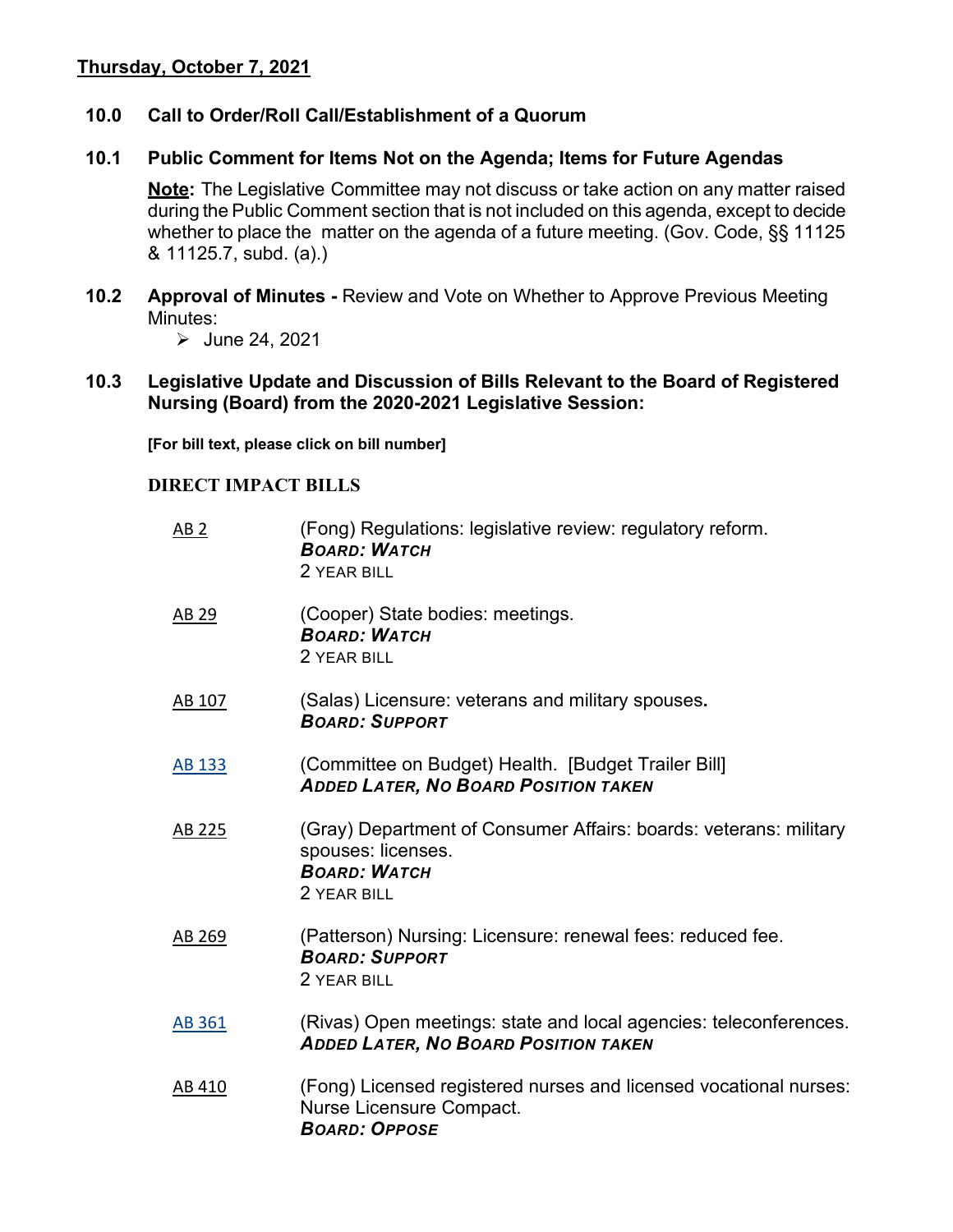2 YEAR BILL

| AB 468  | (Friedman) Emotional support animals.<br><b>BOARD: WATCH</b>                                                                                                         |
|---------|----------------------------------------------------------------------------------------------------------------------------------------------------------------------|
| AB 562  | (Low) Mental health services for health care providers: Frontline<br>COVID-19 Provider Mental Health Resiliency Act of 2021.<br><b>BOARD: SUPPORT</b><br>2 YEAR BILL |
| AB 646  | (Low) Department of Consumer Affairs: boards: expunged<br>convictions.<br><b>BOARD: WATCH</b><br>2 YEAR BILL                                                         |
| AB 852  | (Wood) Nurse practitioners: scope of practice: practice without<br>standardized procedures.<br><b>BOARD: SUPPORT</b><br>2 YEAR BILL                                  |
| AB 858  | (Jones-Sawyer) Employment: health information technology: clinical<br>practice guidelines: worker rights.<br><b>BOARD: SUPPORT</b><br>2 YEAR BILL                    |
| AB 885  | (Quirk) Bagley-Keene Open Meeting Act: teleconferencing.<br><b>BOARD: SUPPORT</b><br>2 YEAR BILL                                                                     |
| AB 1015 | (Rubio) Board of Registered Nursing: workforce planning: nursing<br>programs: clinical placements.<br><b>BOARD: SUPPORT</b>                                          |
| AB 1026 | (Smith) Business licenses: veterans.<br><b>BOARD: SUPPORT</b><br>2 YEAR BILL                                                                                         |
| AB 1102 | (Low) Telephone medical advice services.<br><b>BOARD: WATCH</b><br>2 YEAR BILL                                                                                       |
| AB 1236 | (Ting) Healing arts: licensees: data collection.<br><b>BOARD: WATCH</b><br><b>WITHDRAWN/PART OF BUDGET TRAILER BILL AB 133</b>                                       |
| AB 1273 | (Rodriguez) Interagency Advisory Committee on Apprenticeship: the<br>Director of Consumer Affairs and the State Public Health Officer.<br><b>BOARD: SUPPORT</b>      |
| AB 1386 | (Cunningham) License fees: military partners and spouses.                                                                                                            |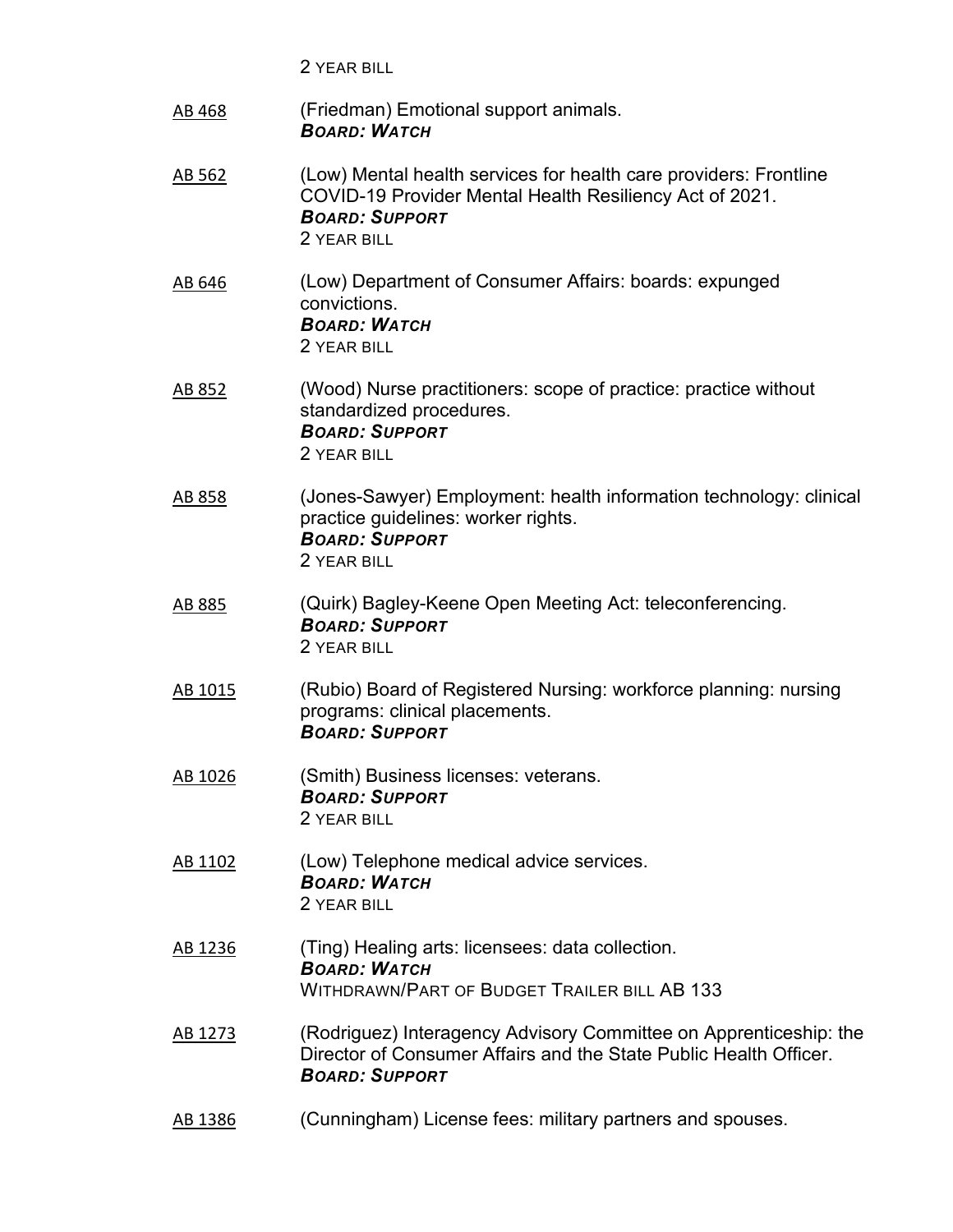*BOARD: WATCH* 

2 YEAR BILL

- [AB 1407](https://leginfo.legislature.ca.gov/faces/billNavClient.xhtml?bill_id=202120220AB1407) (Burke) Nurses: implicit bias courses. *BOARD: SUPPORT*
- [AB 1477](https://leginfo.legislature.ca.gov/faces/billNavClient.xhtml?bill_id=202120220AB1477) (Cervantes) Maternal mental health *BOARD: SUPPORT*
- [AB 1532](https://leginfo.legislature.ca.gov/faces/billTextClient.xhtml?bill_id=202120220AB1532&search_keywords=nurse%2C+nursing) (Assembly B&P Committee) Nursing. *BOARD: SUPPORT*
- [SB 306](https://leginfo.legislature.ca.gov/faces/billNavClient.xhtml?bill_id=202120220SB306) (Pan) Sexually transmitted disease: testing. *BOARD: WATCH*
- [SB 607](https://leginfo.legislature.ca.gov/faces/billNavClient.xhtml?bill_id=202120220SB607&firstNav=tracking) (Min) Professions and vocations. *BOARD: WATCH*
- [SB 772](https://leginfo.legislature.ca.gov/faces/billNavClient.xhtml?bill_id=202120220SB772) (Ochoa Bogh) Professions and vocations: citations: minor violations. *BOARD: WATCH*  2 YEAR BILL

#### **INDIRECT IMPACT BILLS**

| <u>AB 99</u> | (Irwin) Statewide longitudinal data system: California Cradle-to-<br>Career Data System: governance and support.<br><b>BOARD: WATCH</b><br>2 YEAR BILL |
|--------------|--------------------------------------------------------------------------------------------------------------------------------------------------------|
| AB 102       | (Holden) College and Career Access Pathways partnerships: county<br>offices of education.<br><b>BOARD: SUPPORT</b><br>2 YEAR BILL                      |
| AB 285       | (Holden) State Department of Education: state school nurse<br>consultant.<br><b>BOARD: OPPOSE</b><br>2 YEAR BILL                                       |
| AB 457       | (Santiago) Protection of Patient Choice in Telehealth Provider Act<br><b>BOARD: WATCH</b>                                                              |
| AB 815       | (L. Rivas) School nurses: credentialing.<br><b>BOARD: WATCH</b>                                                                                        |
| AB 864       | (Low) Controlled substances: CURES database.<br><b>BOARD: WATCH</b><br>2 YEAR BILL                                                                     |
| AB 928       | (Berman) Student Transfer Achievement Reform Act of 2021:                                                                                              |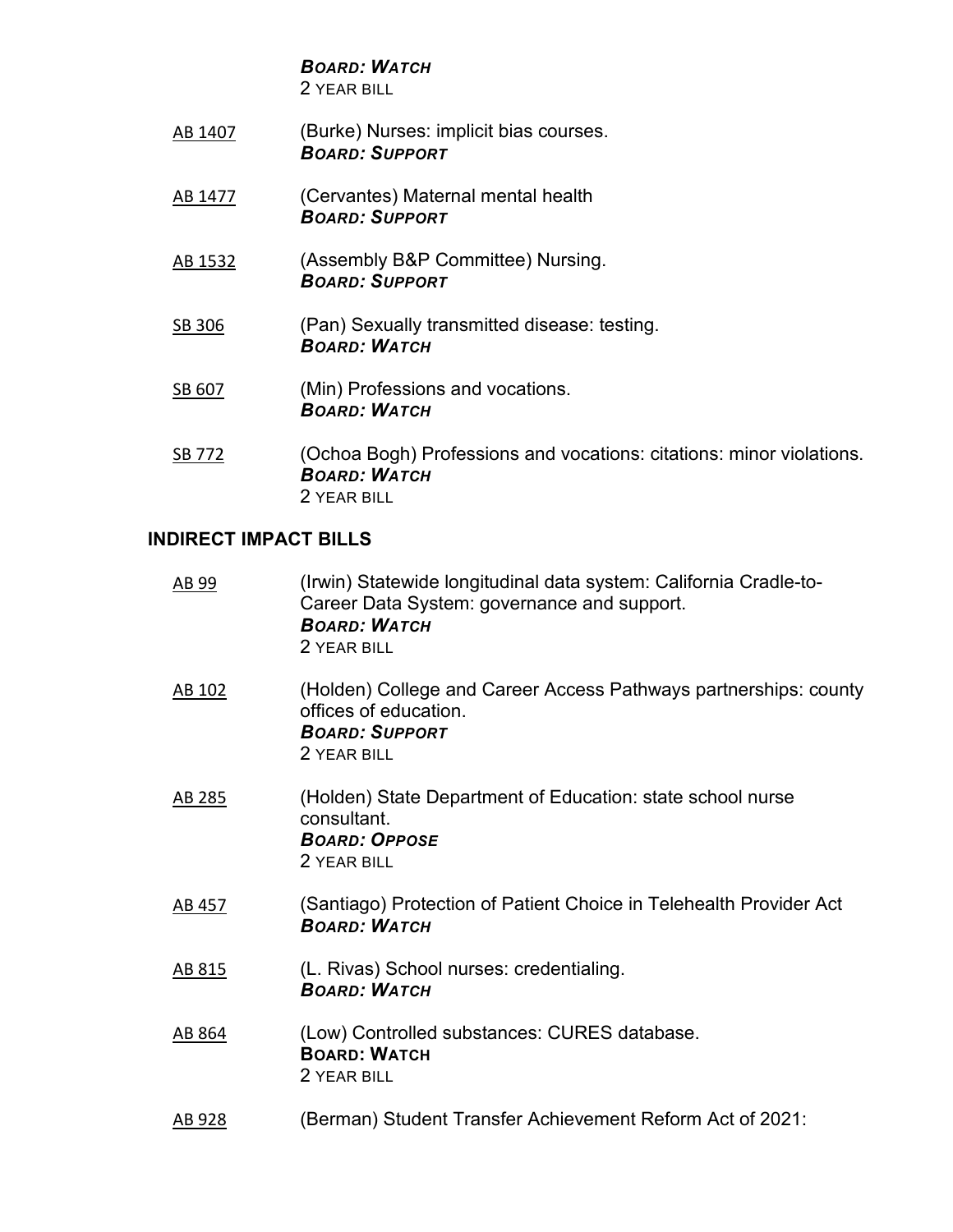Associate Degree for Transfer Intersegmental Implementation **Committee** *BOARD: WATCH* 

- [AB 1040](https://leginfo.legislature.ca.gov/faces/billNavClient.xhtml?bill_id=202120220AB1040) (Muratsuchi) Community colleges: ethnic studies. *BOARD: SUPPORT*  2 YEAR BILL
- [AB 1083](https://leginfo.legislature.ca.gov/faces/billNavClient.xhtml?bill_id=202120220AB1083) (Nazarian) Senior affordable housing: nursing pilot program. *BOARD: WATCH*  2 YEAR BILL
- [AB 1105](https://leginfo.legislature.ca.gov/faces/billNavClient.xhtml?bill_id=202120220AB1105&firstNav=tracking) (Rodriguez) Hospital workers: COVID-19 testing. *BOARD: SUPPORT*  2 YEAR BILL
- [AB 1111](https://leginfo.legislature.ca.gov/faces/billNavClient.xhtml?bill_id=202120220AB1111) (Berman) Postsecondary education: common course numbering system. *BOARD: WATCH*
- [AB 1120](https://leginfo.legislature.ca.gov/faces/billNavClient.xhtml?bill_id=202120220AB1120) (Irwin) Clinical laboratories: blood withdrawal. *BOARD: OPPOSE*  2 YEAR BILL
- [AB 1422](https://leginfo.legislature.ca.gov/faces/billNavClient.xhtml?bill_id=202120220AB1422&firstNav=tracking) (Gabriel) Health facilities: critical care units: bed designation program flexibility. *BOARD: WATCH*
- [AB 1456](https://leginfo.legislature.ca.gov/faces/billNavClient.xhtml?bill_id=202120220AB1456) (Medina) Student financial aid: Cal Grant Reform Act. *BOARD: WATCH*
- [AB 1494](https://leginfo.legislature.ca.gov/faces/billNavClient.xhtml?bill_id=202120220AB1494)  (Fong) Blood banks: collection. *BOARD: OPPOSE*  2 YEAR BILL
- [AB 1585](https://leginfo.legislature.ca.gov/faces/billNavClient.xhtml?bill_id=202120220AB1585) (Committee on Health) Health care. *BOARD: SUPPORT*
- [SB 65](https://leginfo.legislature.ca.gov/faces/billNavClient.xhtml?bill_id=202120220SB65) (Skinner) Maternal care and services. *BOARD: SUPPORT*
- [SB 213](http://leginfo.legislature.ca.gov/faces/billNavClient.xhtml?bill_id=202120220SB213&firstNav=tracking) (Cortese) Workers' compensation: hospital employees. *BOARD: SUPPORT*  2 YEAR BILL
- [SB 395](https://leginfo.legislature.ca.gov/faces/billNavClient.xhtml?bill_id=202120220SB395) (Caballero) Excise tax: electronic cigarettes: Health Careers Opportunity Grant Program: Small and Rural Hospital Relief Program. *BOARD: WATCH*